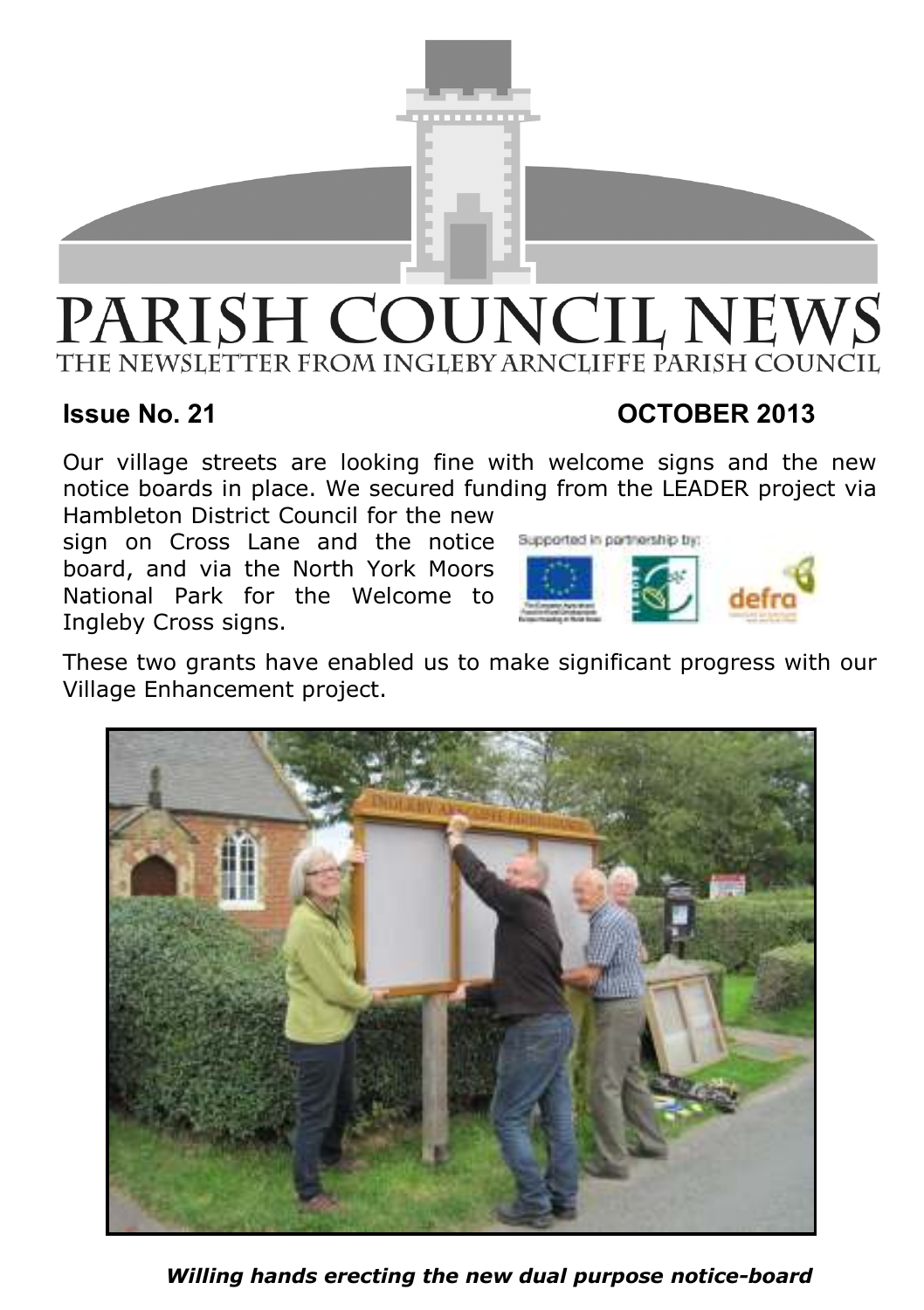On Sunday 13th October we held our Tidy Up morning picking up litter, and also planted more bulbs ready for the Spring. As the daffodils have been doing so well, it was suggested we plant crocus near the War Memorial and Narcissi close to the new name signs. There will be a rolling programme to continue with this in subsequent years to add to the palette of colour and extend the flowering period. Thank you on behalf of the Parish Council to everyone who has contributed in any way to keep the villages looking so attractive.

It had been suggested that the need for Affordable Housing may have changed since the previous survey was conducted so it was decided that new survey forms would be distributed to establish if there is still a demand. Amanda Madden, the Housing Enabler for Hambleton District Council, has prepared the survey form along with a selection of frequently asked questions and answers. This, with a covering letter, is currently being circulated. Please respond quickly so that the results can be analysed and presented to the December Parish Council meeting.

Middle of the night street lighting reductions are being implemented in parts of every town and village across North Yorkshire. They will soon be operating here and I hope some of you took the opportunity to have your views heard regarding the proposals.

The next challenge we face is the proposed reduction to our bus service. A proposal to reduce county bus subsidy support by  $£1.1m$  per annum is open to public consultation until 25th November. Members of the Parish Council have completed the consultation form and I would urge everyone who can access the internet to go online using this link:

http://www.northyorks.gov.uk/busconsultation

*Residents without a computer can speak to a member of the Integrated Transport Team on 0845 8727374 to have their say.*

Even if you do not use the 80/89 bus service between Stokesley and Northallerton at the moment, there may come a time when it could be of use so please use the consultation process. It is very important that we do not lose our bus service - now or in the future.

We have also been asked to draw your attention to a *Post 16 Home to School Transport Consultation*. You can find it here:

http://www.northyorks.gov.uk/article/27034/Post-16-home-to-schooland-college-transport-consultation

The closing date for responses to this consultation is 6th December.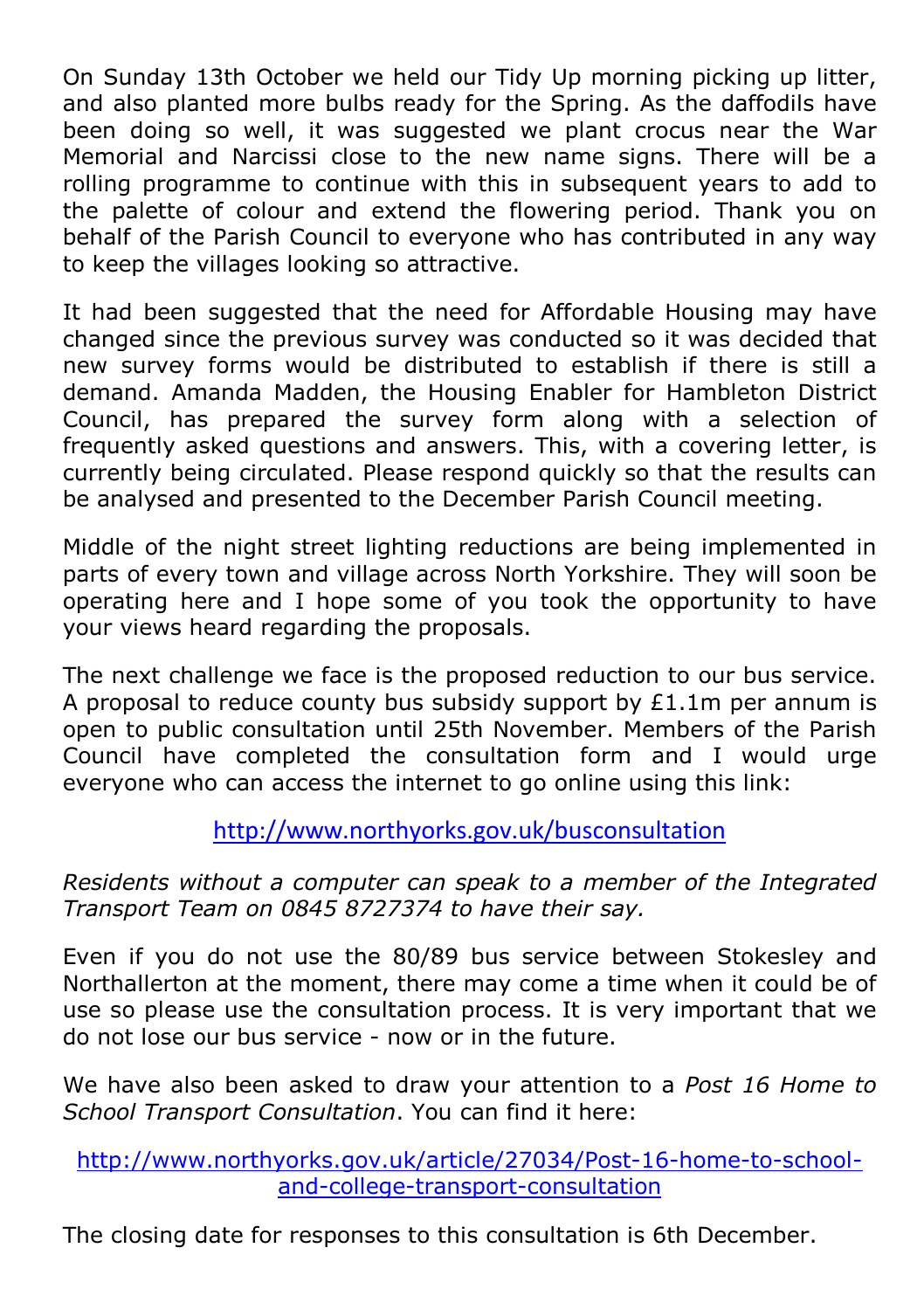Finally I would like to express my huge gratitude on behalf of you all to **Joyce Bean** who will soon be moving out of the village and is no longer a parish councillor. Joyce has worked hard and freely given many hours of her own time for the benefit of the community as a councillor but particularly as Chair of the Parish Council. She will be very much missed on a personal level by many of us and we wish her well in the future.

The vacancy for a fifth parish councillor has been advertised on the notice boards. If you want to be more involved in the discussions and decisions affecting our Parish, now is the time to come forward. It is an unpaid voluntary role but quite rewarding in other ways.

> *Judith Temple Chairperson*

### **Community Plan**

The completed document has been printed and distributed. All households in the Parish should have received a copy. Many voluntary hours of work have been put in by members of the Steering Group to produce the Plan. It represents a snapshot of where we are as a community at the present time, gives useful information and lists some aspirations and goals towards which we can all work. Please study the Action Plan at the back and see where you could offer your help.

### **Young People in the Parish**

An action to be taken following the production of the Community Plan was to invite all our young people, who can spare the time, to come along to one of our Parish Council meetings. These are held in the Village Hall on the last Wednesday of each month, beginning at 7.30pm. There will be an opportunity on the Agenda during "Time for the Public to speak" for them to ask questions, make a comment or bring a concern to the Council.

It is always good to hear and celebrate what our young people are doing:

**Alys Roberts-Garland** obtained first class honours in Sports Therapy at the University College of Birmingham this year. Her brother **Gareth** is in year 2 at Sheffield Hallam University studying Criminology.

If you have any similar news to share in the next Newsletter please give it to Hazel Warhurst or any Parish Councillor.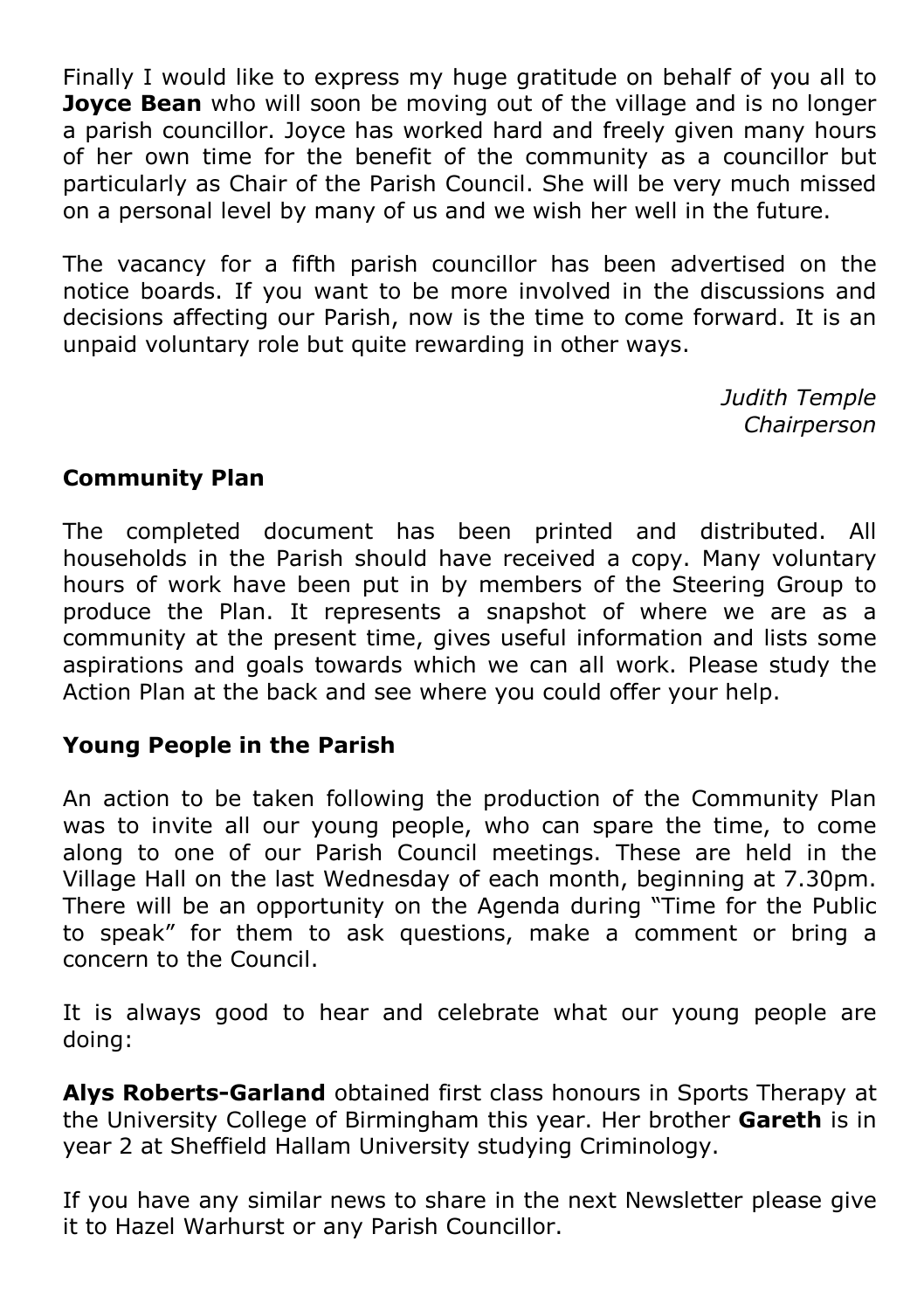# **Neighbourhood Watch**

**Operation Bright**: North Yorkshire Police will launch this as the evenings get darker. Officers who identify homes that look unoccupied due to being in darkness with curtains drawn back etc, will do a check of the property then deliver a crime information pack that includes advice on how to make it more secure especially having a light on.

**Door-to-door sellers**: There has been an increase in Stokesley and the surrounding villages. The Police are investigating recent reports of elderly residents being offered gardening services and drain repairs by men who may be trading illegally. Members of the public are encouraged to dial 101 and report any such incidents so that the Police can attend to confirm the identity of the door-to-door sellers and whether they have the correct licence to operate.

Note that there have been at least 5 instances of door-to-door callers in Ingleby Arncliffe and Ingleby Cross since early August: they should not be knocking on doors in our No Cold Calling Zone, and the Police and Trading Standards have been taking action to remind them of this.

**Good Neighbour Holiday Scheme**: There has been an increase in burglaries whilst home owners have been away. People are recommended to sign up to the scheme using the leaflet available from Stokesley Police Station. A combination of simple precautions taken by people and increased patrols by the Police may prevent such burglaries.

**General thefts**: The Police are still receiving reports of thefts in this area of catalytic converters, diesel, heating oil, quad bikes, high value bicycles and Land Rover Defenders.

> *Tim Roy Neighbourhood Watch Co-ordinator*

### **Post Office Hours of Trading**

A Reminder: We are lucky to have many of the Post Office facilities available in the Blue Bell Inn, Ingleby Cross, on Mondays, Tuesdays and Wednesdays from 9.30am until 12pm.

Please make good use of this service whenever you can to enable us to keep it. Details of other Post Offices in the area are shown on our website.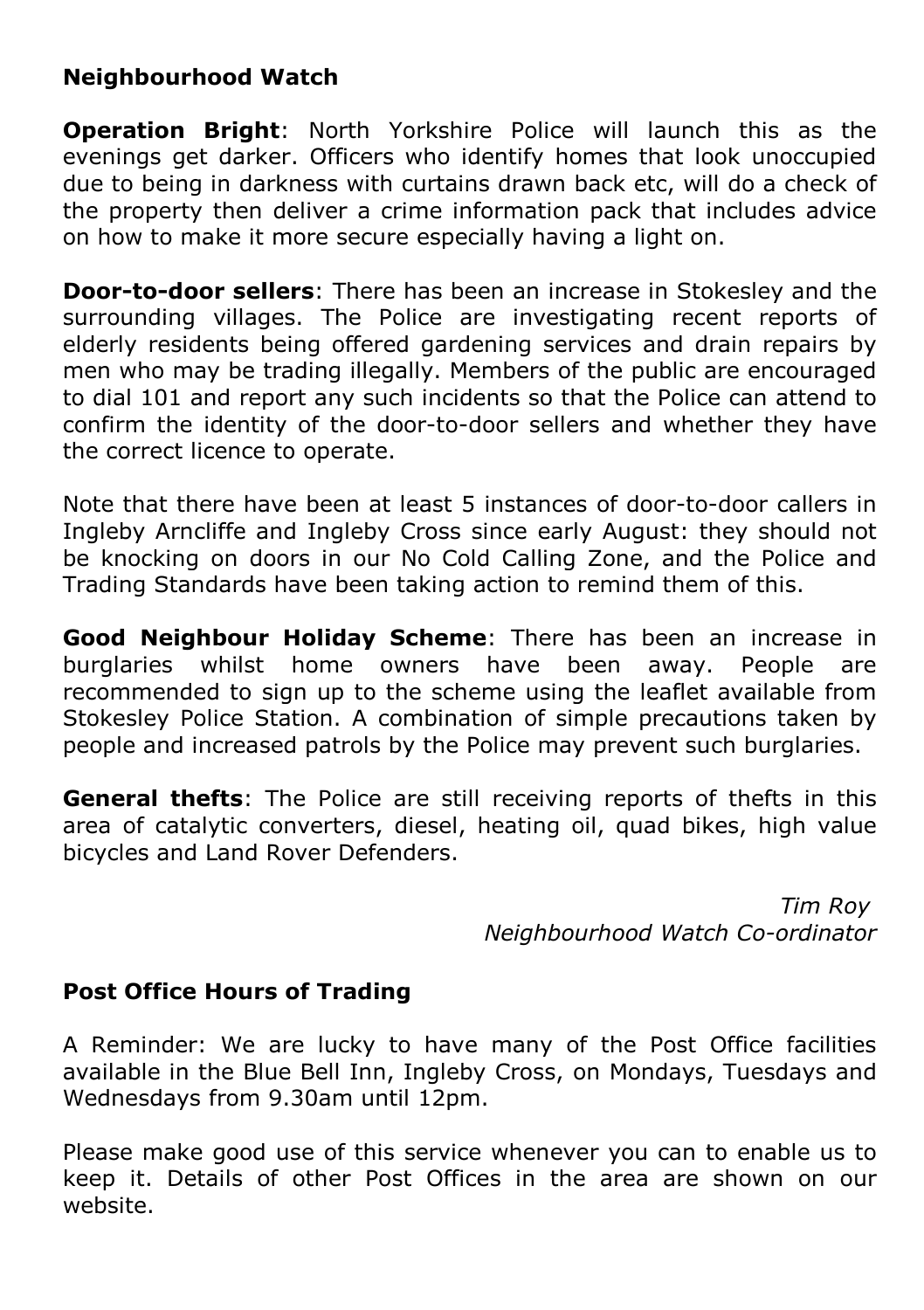# **Annual Sports Day**

*This was held at the Recreation Area on Saturday 7th September. We are grateful to Sarah for giving us her family's impressions of the afternoon.*

As a relatively newcomer to the village we were not sure what to expect from the annual village sports day, from growing up in a village we always had the yearly carnival where as youngsters we would meet up with all our friends, enjoy the races and share a burger or two. However, many years on and now with a family of my own, I was not sure whether the charm of my earlier happy memories would be matched. I was not disappointed!

On a blustery September afternoon with the brother, sister in law, grandparents and family in tow we set off for the play park. On entering the park, I promptly lost my children to the play area and other children running around. I knew they would be entertained for the rest of the day. Now just for the adults, again I needn't have worried. Unlike many sports days, the adults were well catered for, every race the children had, the adults had the equivalent. Old and new family rivalry ignited and the races began.

I was worried we would be short of people to talk to but again I needn't have worried. During the intervals between the races, we were never short of people to talk to and be introduced to, everyone so welcoming and happy to be there.

The barbeque that followed was cooked to perfection with the homemade cakes making the perfect finish to the meal. Once all food was consumed the results of the annual booster race and the village tug of war began!

We left the sports day tired and full with enjoyable memories had by all, feeling that we had met so many welcoming people, which in time we could call friends. How best to describe our day . . . . . . . A quintessential English day . . . . . just what village life is all about!

*Sarah Sadler* 

# **Our Parish Website**

Lots of other useful information can be found on our website, which is being kept up to date by a small number of volunteer editors representing groups in the community. If you have any comments about the present content or suggestions for improvements please email: ianheseltine@gmail.com

Anyone can access the website by using this link.

http://www.ingleby arncliffe.org.uk/wp/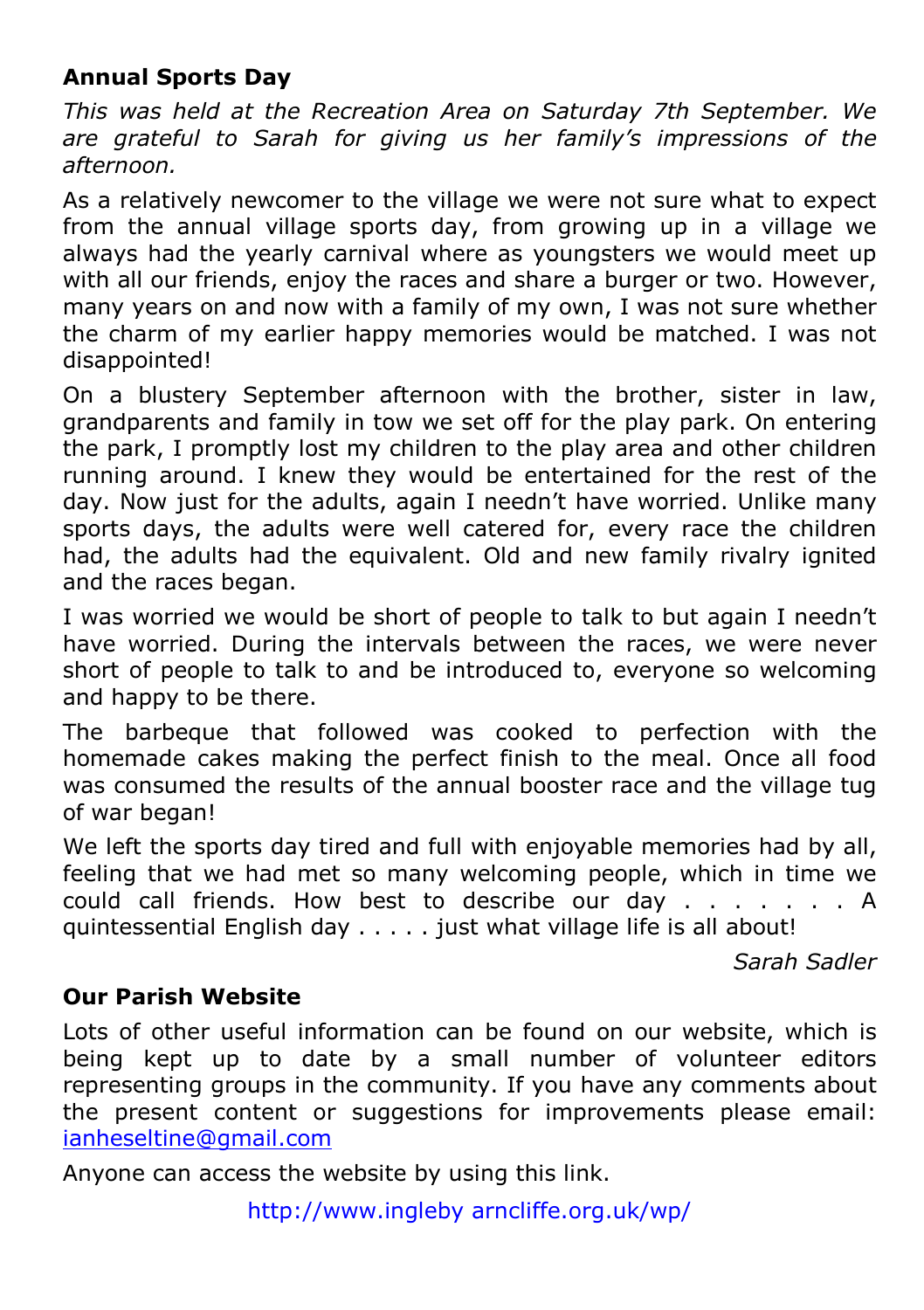# **Oil Club News**

We have 60 members at present and so far this year we have ordered 70,550 litres of oil at an average price of 56.07p per litre before VAT, which is 5% on fuel. The prices we have managed to agree for our members are on average 4p to 5p per litre lower which is a saving of between  $£2.822.00$  and  $£3527.50$  which I am sure you will agree is a massive amount.

If you are interested in joining, you can find details on the village website pages. Our next order will be in November 2013. Please let me have your order by 7pm on Tuesday 19th November to guarantee delivery before Christmas as there could be a high demand. Thanks a lot.

*Judith Temple - Voluntary Co-ordinator*

# **Ingleby Arncliffe C E Primary School**

### *Welcome Wednesdays* **has started!**

The school invites any resident of Ingleby Villages and East Harlsey to come along on Wednesdays and enjoy a cooked meal in company with one another and the children. A menu choice is displayed on the noticeboard by the school gate but could be circulated via our e-list in advance.

Why not do your shopping at Northallerton market and come back to a cooked meal without having to do any of the preparation? The price of a warming, tasty and nutritious 2 course meal is only £2.99. If you would like to come along any Wednesday just let the school know by 12.00pm on the previous Friday to help with catering.

Telephone Valerie Grainge, School Secretary or Gwyneth Gulliman, Head teacher, on (01609)882432

### **School Dates for your diaries:**

| Friday 29th November at 6pm Christmas Fayre |                            |
|---------------------------------------------|----------------------------|
| <b>Monday 9th December</b>                  | <b>Christmas Concert</b>   |
| <b>Friday 20th December</b>                 | <b>Christingle Service</b> |

More details about these events nearer the time.

The school now offers *Before and After School Childcare:*  **7.45am to 8.50am and 3.30pm to 6.00pm**

**Please enquire at the school for more information: Telephone 01609 (882432)**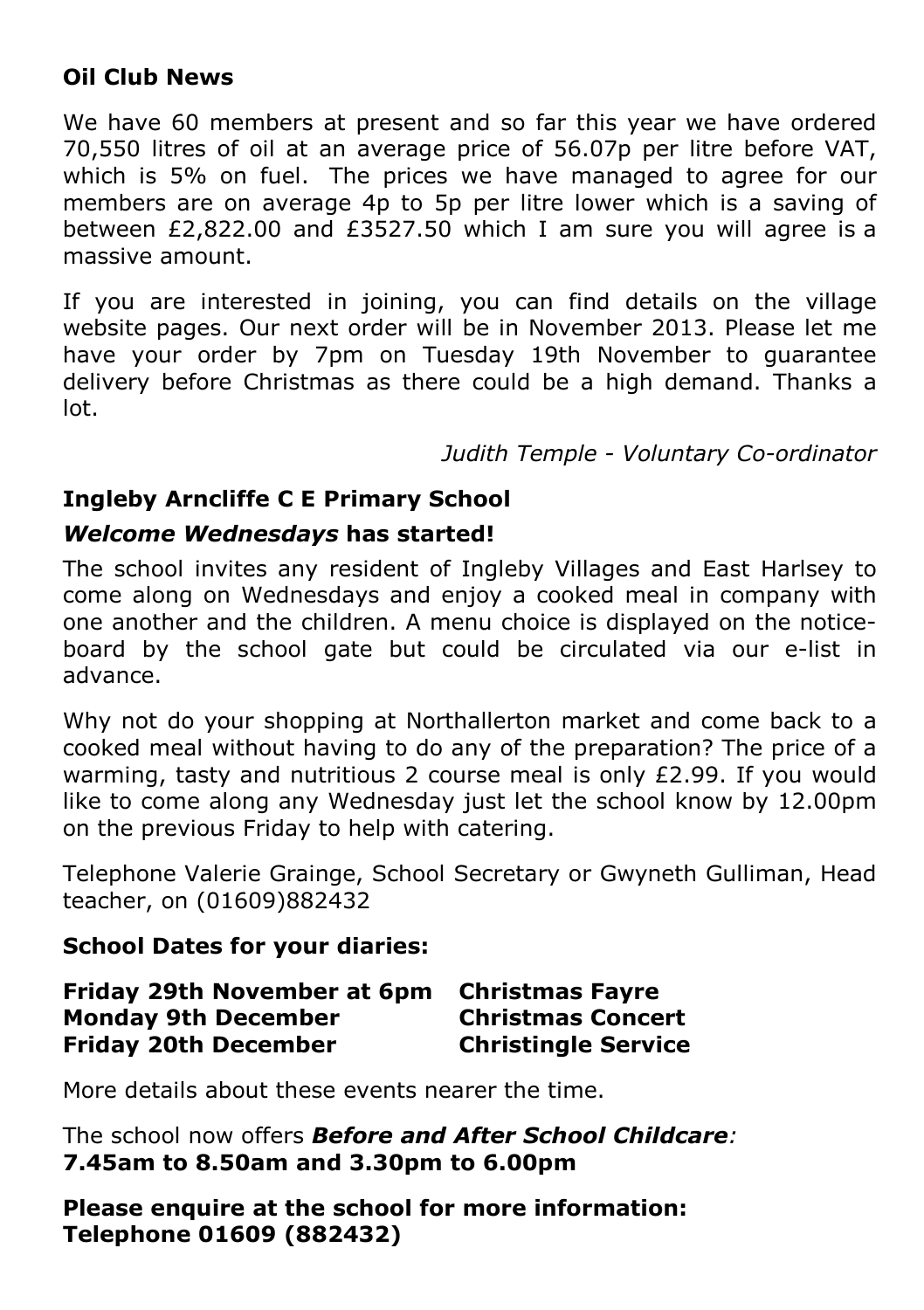



#### **Want to …**

- **Widen your horizons?**
- **Develop new skills and experience?**
- **Meet new people?**
- **Be active in your community?**

**If you have regular time to spare on a weekday, enjoy being part of a team and have an enquiring mind then … Why not join us as a Volunteer?**

**Currently the Bureau in Northallerton has openings for:** 

- **General Advisors**
- **Telephone Assessors**
- **Social Policy Worker**
- **Reception and Admin Support**

**Free training provided, no experience necessary** 

**For an informal chat please contact Helen Donnelly on 01609 776551 or at asm@hambletoncab.cabnet.org.uk**

A short **Service of Remembrance** will be held in Ingleby Cross near the War Memorial at 10.am on Sunday 10th November. Brunch is being served in the Village Hall from 10.00am until 1.30pm, so why not pop inside after the laying of the wreath and warm up with a hot drink and one of Ernie's famous "Bacon Butties"? At the same time you can patronise the cake stall if you wish or choose beautiful cards from a range by Andrea Kitching.

# **Ingleby Villages Carol Singing**

Subject to confirmation, we will meet outside the Blue Bell Inn on **Wednesday 18th December** at 6.30pm to sing carols in the company of All Saints Church carol singers. Refreshments will be served in the Village Hall afterwards to be followed by a short December Parish Council meeting.

# **Please wrap yourselves up well for the singing and bring a torch if possible.**